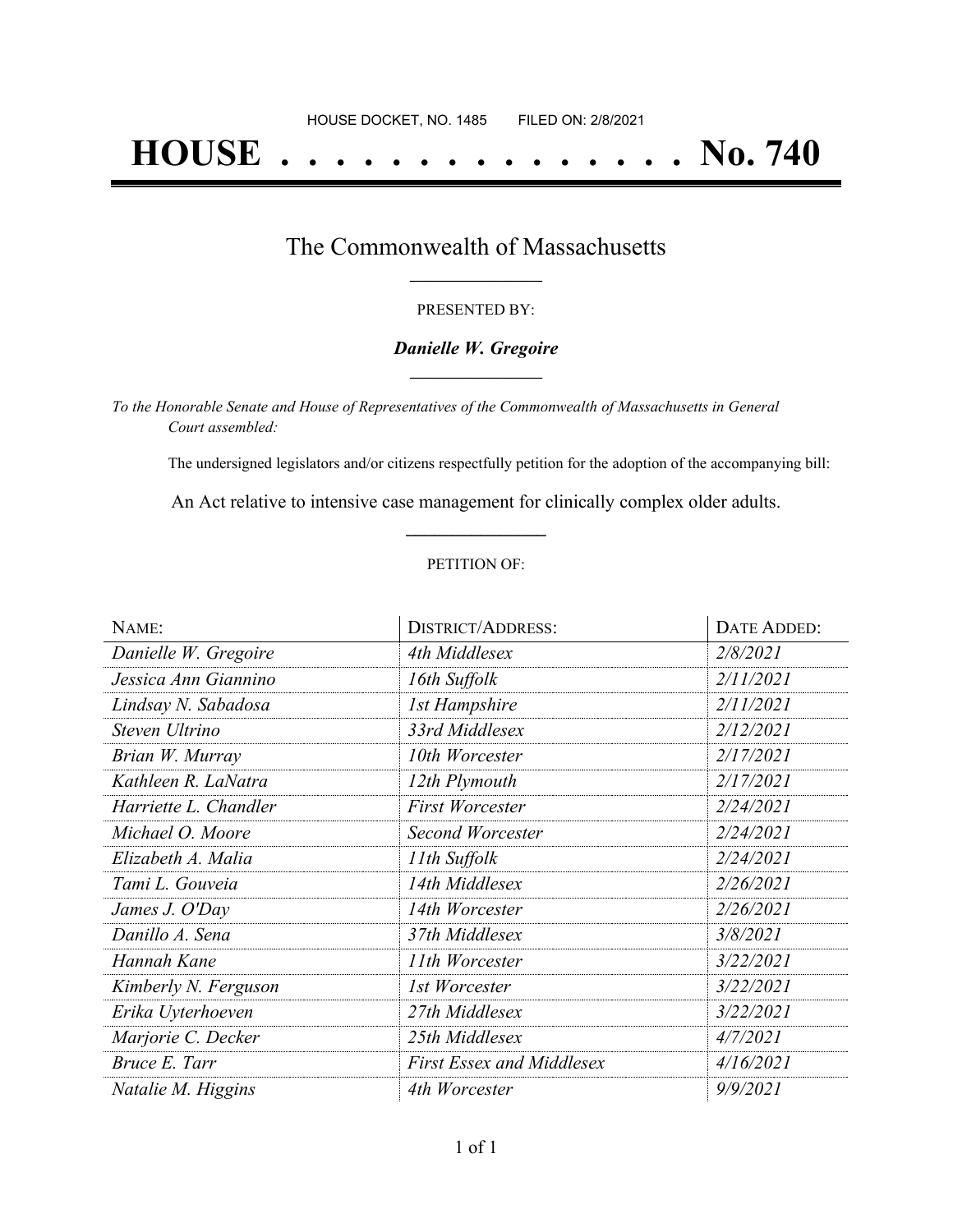## **HOUSE . . . . . . . . . . . . . . . No. 740**

By Miss Gregoire of Marlborough, a petition (accompanied by bill, House, No. 740) of Danielle W. Gregoire and others relative to intensive case management for clinically complex older adults. Elder Affairs.

### [SIMILAR MATTER FILED IN PREVIOUS SESSION SEE HOUSE, NO. *613* OF 2019-2020.]

## The Commonwealth of Massachusetts

**In the One Hundred and Ninety-Second General Court (2021-2022) \_\_\_\_\_\_\_\_\_\_\_\_\_\_\_**

**\_\_\_\_\_\_\_\_\_\_\_\_\_\_\_**

An Act relative to intensive case management for clinically complex older adults.

Be it enacted by the Senate and House of Representatives in General Court assembled, and by the authority *of the same, as follows:*

| Chapter 19A is hereby amended by inserting after section 4 the following section:- |
|------------------------------------------------------------------------------------|
|                                                                                    |
|                                                                                    |

- 2 Section 41/2: (a) For the purposes of this section, the following words shall have the
- 3 following meanings: "Clinically Complex". A summarized status of an individual's clinical
- 4 eligibility for receiving intensive case management.
- 5 (b) There is hereby established the intensive case management program for the purposes 6 of supporting individuals who are current or prospective participants of the home care program 7 established in section 4, but who are determined to be clinically complex and therefore require 8 sustained, in-depth case management exceeding the level provided under the program. Intensive 9 case management shall be provided to transition an individual into receiving home care program